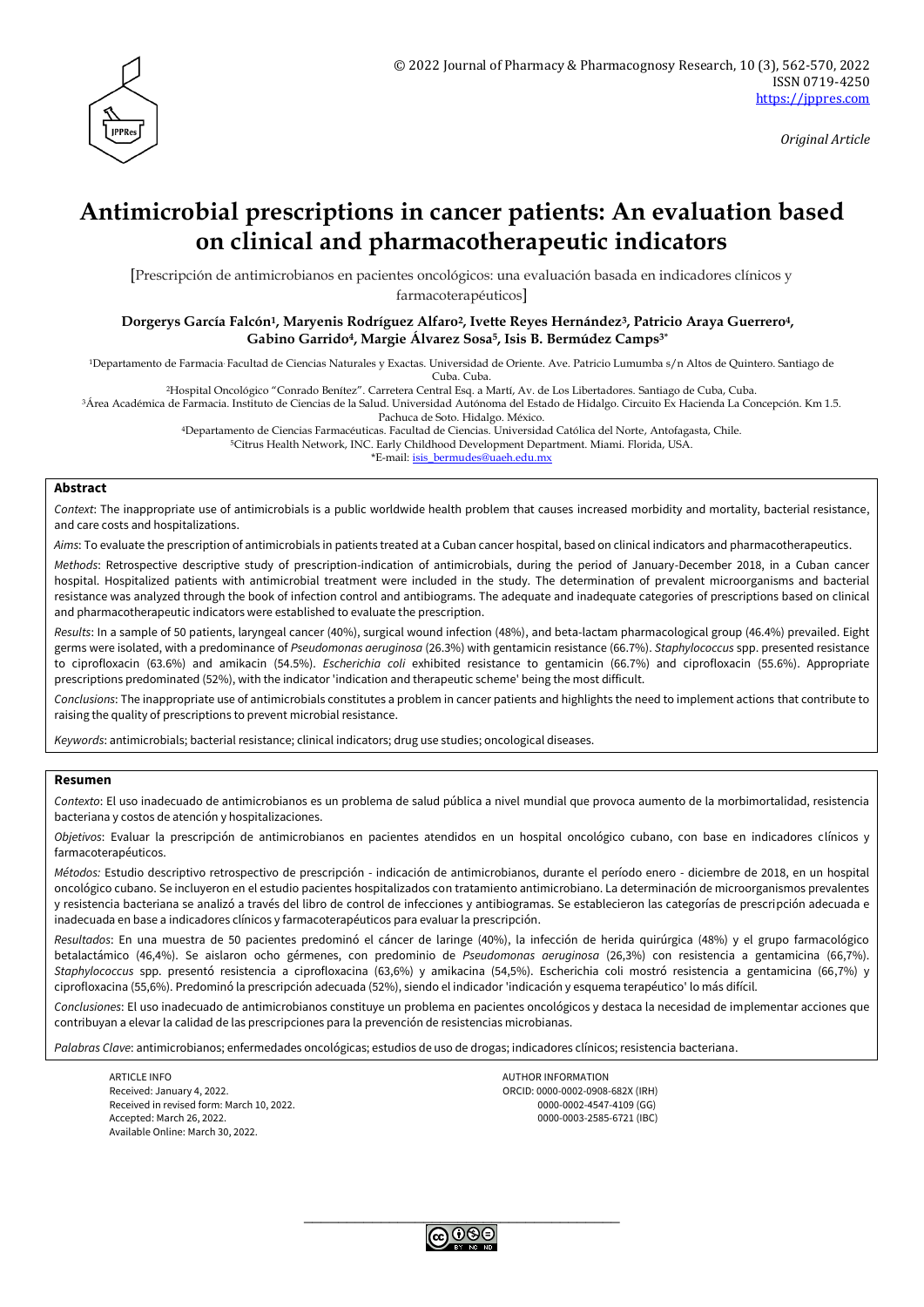## **INTRODUCTION**

Cancer is a devastating disease, and it is a major cause of death in many countries worldwide. In the last decades, there has been an increase in the incidence of this disease, constituting today the second cause of death behind cardiovascular diseases (Siegel et al., 2016; Suarez García et al., 2013). In Cuba, deaths from malignant tumors are also the second leading cause of death, after heart disease, with a rate of 223.0 per 100 000 inhabitants (MINSAP, 2020).

Patients with malignancies are at risk of infectious diseases, and complications due to infections are a serious cause of morbidity and mortality in this patient (Fuentes et al., 2014; Zembower, 2014). The inappropriate use of antimicrobials is a health worldwide problem because it causes an increase in morbidity and mortality and contributes to an increase in bacterial resistance and costs of care, causing unnecessary adverse effects, prolonged hospitalizations, and infections associated with health care (Aitken et al., 2019; Cernuda Mesa et al., 2017). The literature indicates that high resistance levels are found in bacteria isolated from settings with a high density of antibiotics. For example, intensive care units and the prolonged use of antimicrobials increase the risk of infection by resistant organisms (Cantón et al., 2013; Resurrección-Delgado et al., 2020).

A study developed by Mir Narbona et al. (2009) in two hospital services in Havana city, Cuba, identified deficiencies in the prescription of antimicrobials fundamentally attributed to the use of antimicrobials without evidence of infection, to the wrong choice of treatment and the wrong preventive indication. Similarly, Rodríguez et al. (2017) reported the inadequate antimicrobial prescriptions in a study conducted at a general hospital in the Contramaestre municipality in Santiago de Cuba, Cuba.

In Cuba, few studies document the use of antimicrobials in cancer patients. Most of the registered investigations determine the antimicrobial's frequency use (Rubio Hernández et al., 2001), the most frequent germs, and the clinical epidemiological characterization of the studied sample (Céspedes Quevedo et al., 2010). However, they did not evaluate the prescription or address antimicrobial resistance in these types of patients.

Therefore, based on clinical and pharmacotherapeutic indicators, the present work was developed to evaluate the prescription of antimicrobials in patients treated at a Cuban cancer hospital.

#### **MATERIAL AND METHODS**

A retrospective descriptive study was conducted from January to December 2018 in an Oncology Hospital with the methodology of a study on the use of prescription-indication medications with elements of therapeutic schemes. All hospitalized patients from all units of the healthcare center who received antimicrobial treatment and were reported in the official infection book were included. Those patients with incomplete medical records were excluded. The research was approved by the Scientific Council of the Hospital Center (PA-1803), guaranteeing the confidentiality of the data for each patient.

The sample was characterized through biosocial variables (sex, age), clinical variables (underlying disease, associated diseases, type of infection) and therapeutic variables (type of antimicrobial). The information necessary to carry out the research was obtained through reviewing the patients' medical records and the official infection book. To determine the prevalent microorganisms, and the behavior of bacterial resistance, information was considered when evaluating the indication of antimicrobials. A review of the hospital's microbiology laboratory records was carried out, including the official infection book of the Oncology Hospital and the results of the antibiograms performed on the strains isolated from the samples processed during 2018.

To evaluate the prescription of antimicrobials, the following indicators were analyzed:

Indication and therapeutic scheme: According to what is confirmed in the literature of the established clinical guidelines and updated protocols, the antimicrobial indicated empirically for surgical prophylaxis. For the therapeutic scheme, the dose, frequency, route of administration and duration of treatment were taken into account (Gilbert et al., 2013; MINSAP, 2014; Vilar-Compte et al., 2011). In addition, treating the infectious process was considered for the evaluation of the indication and the behavior followed by the doctor once the results of the microbiological culture and the antibiogram were received.

Individualization of treatment: When prescribing, the physician considered comorbidity, drug dose, and antimicrobial contraindications, as well as the results of clinical laboratory tests.

Antimicrobial combinations: The prescription of antimicrobial drug combinations was taken into account since it would allow greater effectiveness than using them separately (due to additive effect or synergism) or used to treat serious polymicrobial infections and/or of unknown etiology.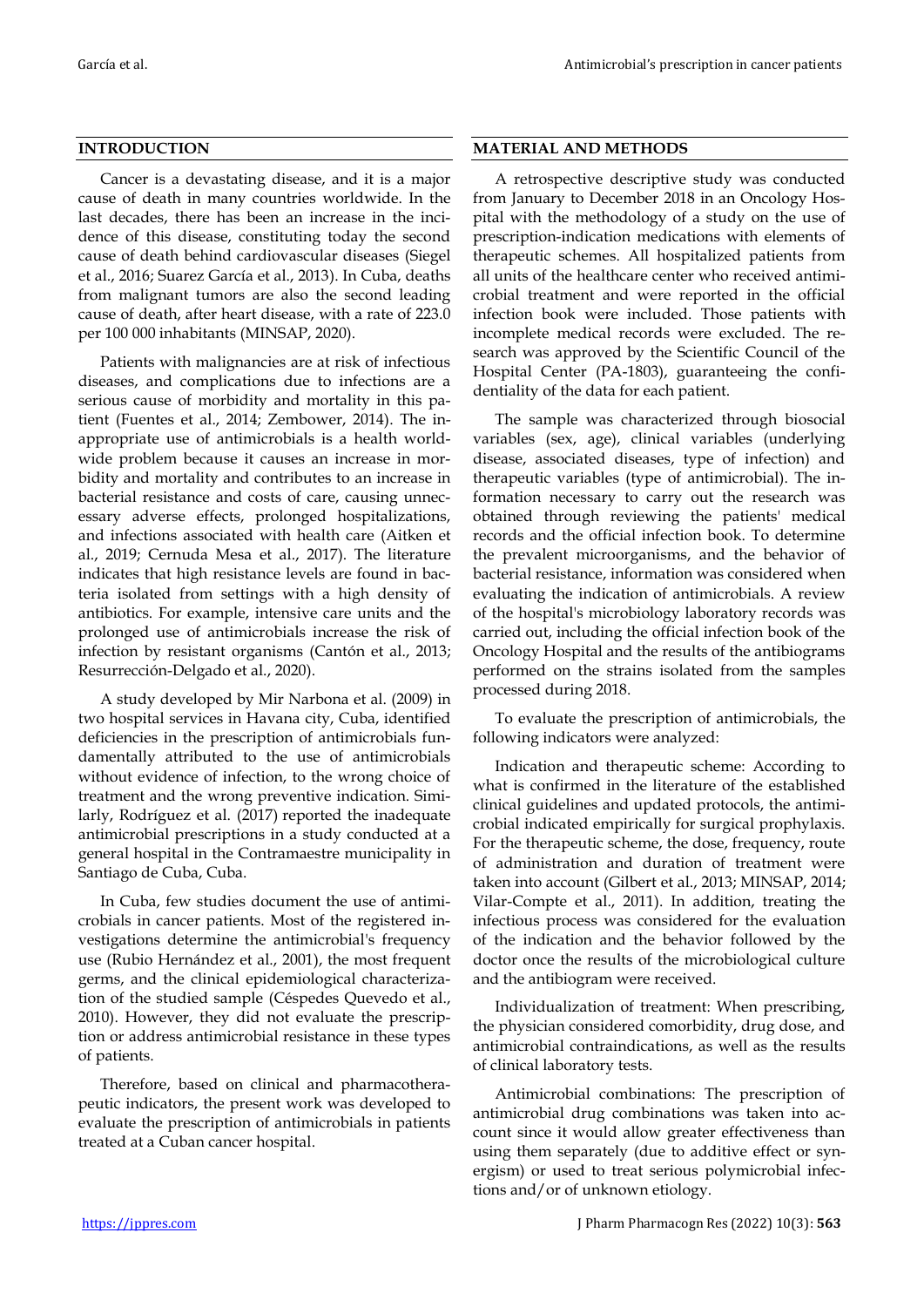## It was considered:

- Adequate prescription: When the indication and the therapeutic scheme, the individualization of the treatment and the antimicrobial combinations were adequate, according to the criteria established above.

- Inadequate prescription: When at least one of the aforementioned aspects was breached.

The data processing was conducted through a descriptive statistical analysis using as a summary measure the calculation and comparison of percentages using Microsoft Excel 2019 (v19.0).

## **RESULTS**

The universe object under study consisted of 57 patients and the sample was made up of 50 patients who met the established requirements. Seven patients were excluded because the medical records were incomplete. The variables that allowed the characterization of the sample are presented in Table 1. Male patients (58%) and those older than 60 years (54%) predominated. Regarding the underlying disease, laryngeal cancer prevailed (40%), followed by breast cancer (30%). A predominance of diabetes mellitus (73.7%) was detected among the patients' associated diseases, followed by arterial hypertension (50%). The type of infection that prevailed was the surgical wound (48%), followed by respiratory infections (30%). Concerning the therapeutic variable type of antimicrobial, the most used pharmacological groups were betalactams (46.4%) and aminoglycosides (17.8%).

From the determinations conducted, a total of eight germs were isolated, and Gram-Negative bacteria predominated (73.7%), of which the most prevalent was *Pseudomonas aeruginosa* (26.3%), followed by *Staphylococcus* spp. (19.2%) and *Escherichia coli* (15.7%), as shown in Table 2.

Table 3 exhibits the antimicrobial susceptibility behavior of the most prevalent germs. *Pseudomonas aeruginosa* showed 66.7% resistance to gentamicin and 46.7% to ciprofloxacin. *Staphylococcus* spp. showed resistance against ciprofloxacin (63.6%) and amikacin (54.5%), and *Escherichia coli* showed 66.7% resistance to gentamicin and 55.6% to ciprofloxacin.

Appropriate prescriptions (75.6%) predominated over inappropriate ones (24.4%). Among the indicators used to evaluate antimicrobials' prescription, the highest percentage of adequate prescription (80.0%) was the individualization of treatment indicator. Moreover, the indicator 'indication and therapeutic scheme' was the ones that presented the greatest difficulties, exhibiting 24% of inappropriate prescriptions. These results are reflected in Table 4.

#### **DISCUSSION**

Malignant neoplasms are 1.5 times higher in men than in women and are considered typical of the elderly since more than 65% of all these occur in this group, representing 20.8% of the Cuban population. The risk of cancer increases with age because there is a longer exposure period to many agents. In aging, there are physical and mental changes that cause diseases, which in relation to other factors, such as smoking and alcoholism, make the elderly more susceptible to neoplasms (MINSAP, 2020; Siegel et al., 2016). The above analysis explains the predominance of the male patients and those over 60 years of age in the research conducted. These results were similar to those reported by Pérez Delgado et al. (2014) and are in agreement with the reports of the Statistical Yearbook of Health in Cuba, which refers to a higher incidence of cancer in male patients (MINSAP, 2020).

In the study mentioned above, the prevalence of laryngeal neoplasms followed by breast neoplasms coincided with what was published by Céspedes Quevedo et al. (2010). It is related to the Statistical Yearbook of Health reports, which describes a high incidence of these neoplasms in the Cuban population, with a predominance of laryngeal cancer in men and breast cancer in women (MINSAP, 2020). Hypertension and diabetes mellitus are highly prevalent in Cuba, which is higher in older adults than in other age groups (MINSAP, 2020). This explains the predominance of these diseases in the sample, which are similar to those reported by Pereira Relis et al. (2016).

Surgical wound infection directly impacts the patient's prognosis. It has serious consequences, including an increase in expenses due to their treatment and an increase in hospitalization time (Carvalho et al., 2017). Céspedes Quevedo et al. (2010) reported the prevalence of this type of infection and could be related to risk factors such as body mass index, smoking, associated diseases, the duration of surgery and the length of hospitalization. There are long-term oncological surgeries in which the patient has a greater wound exposure to pathogens, and the hospitalization time constitutes another important factor of incidence due to the greater probability of colonization in the patient's wound during the period of hospitalization, which facilitates the installation of infectious processes (Pérez-Martínez et al., 2014). Another incidence factor is respiratory infections, which are a frequent reason for consultation and hospitalization in cancer patients and are associated with high morbidity and mortality (Fuentes et al., 2014). This explains its predominance in the patients in the sample.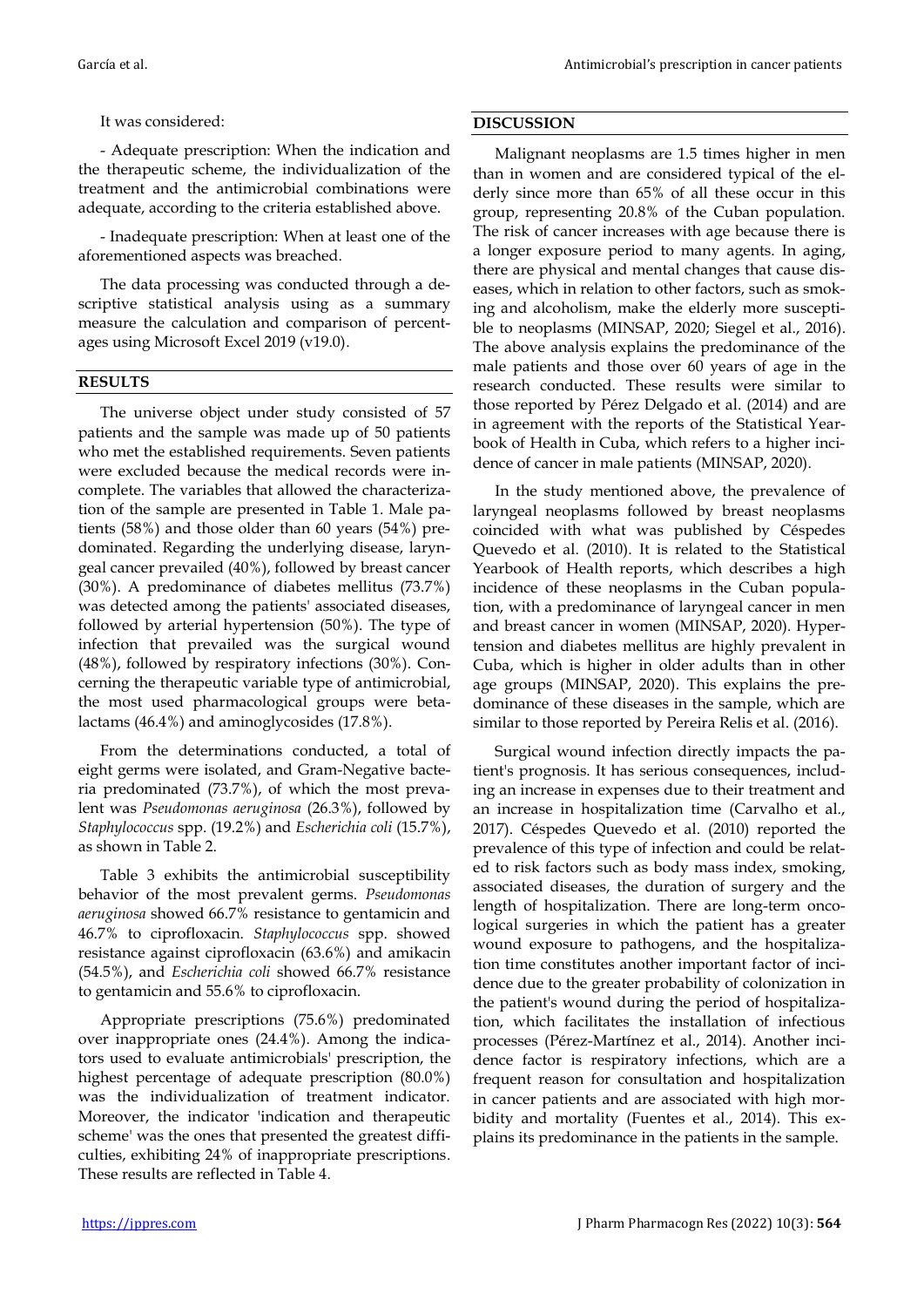|                   |                     |                          | <b>Patients</b> |         |
|-------------------|---------------------|--------------------------|-----------------|---------|
| Variable          |                     |                          | N               | $\%$    |
| <b>Biosocials</b> | Sex                 | Female                   | 21              | 42      |
|                   |                     | Male                     | 29              | 58      |
|                   | Age                 | 30-39                    | 9               | 18      |
|                   |                     | 40-49                    | $\overline{7}$  | 14      |
|                   |                     | 50-59                    | $\overline{7}$  | 14      |
|                   |                     | 60 and over              | 27              | 54      |
| Clinics           | Underlying diseases | Laryngeal cancer         | 20              | 40      |
|                   |                     | <b>Breast cancer</b>     | 15              | 30      |
|                   |                     | Prostate cancer          | 5               | 10      |
|                   |                     | Thyroid cancer           | $\overline{4}$  | 8       |
|                   |                     | Nasopharyngeal cancer    | 3               | $\,6\,$ |
|                   |                     | Other                    | 3               | $\,6\,$ |
|                   | Associated diseases | Arterial hypertension    | 25              | 50      |
|                   |                     | Mellitus diabetes        | 15              | 30      |
|                   |                     | Bronchial asthma         | 6               | 12      |
|                   |                     | Renal insufficiency      | $\overline{4}$  | 8       |
|                   | Infection types     | Surgical wound infection | 24              | 48      |
|                   |                     | Respiratory infection    | 15              | 30      |
|                   |                     | Urinary infection        | 6               | 12      |
|                   |                     | Other                    | 5               | 10      |
| Therapeutics      | Antimicrobial types | Beta-lactams             | 39              | 46.4    |
|                   |                     | Aminoglycosides          | 15              | 17.8    |
|                   |                     | Quinolones               | 13              | 15.5    |
|                   |                     | Metronidazole            | 9               | 10.7    |
|                   |                     | Tetracyclines            | 3               | 3.6     |
|                   |                     | Others                   | 5               | 6.0     |

**Table 1.** Characterization of the sample.

Source: Clinical history.

**Table 2.** Prevalence of isolated microorganisms.

| Microorganism          | <b>Classification</b> | No. | %    |  |  |  |  |  |
|------------------------|-----------------------|-----|------|--|--|--|--|--|
| Pseudomonas aeruginosa | <b>Gram Negative</b>  | 15  | 26.3 |  |  |  |  |  |
| Staphylococcus spp.    | <b>Gram Positive</b>  | 11  | 19.3 |  |  |  |  |  |
| Escherichia coli       | <b>Gram Negative</b>  | 9   | 15.8 |  |  |  |  |  |
| Proteus spp.           | <b>Gram Negative</b>  | 8   | 14.0 |  |  |  |  |  |
| Enterobacter spp.      | <b>Gram Negative</b>  | 4   | 7.0  |  |  |  |  |  |
| Enterococcus spp.      | <b>Gram Negative</b>  | 4   | 7.0  |  |  |  |  |  |
| Acinetobacter spp.     | <b>Gram Negative</b>  | 3   | 5.3  |  |  |  |  |  |
| Klebsiella spp.        | <b>Gram Negative</b>  | 3   | 5.3  |  |  |  |  |  |
| Total                  |                       | 57  | 100  |  |  |  |  |  |

Source: Official infection report book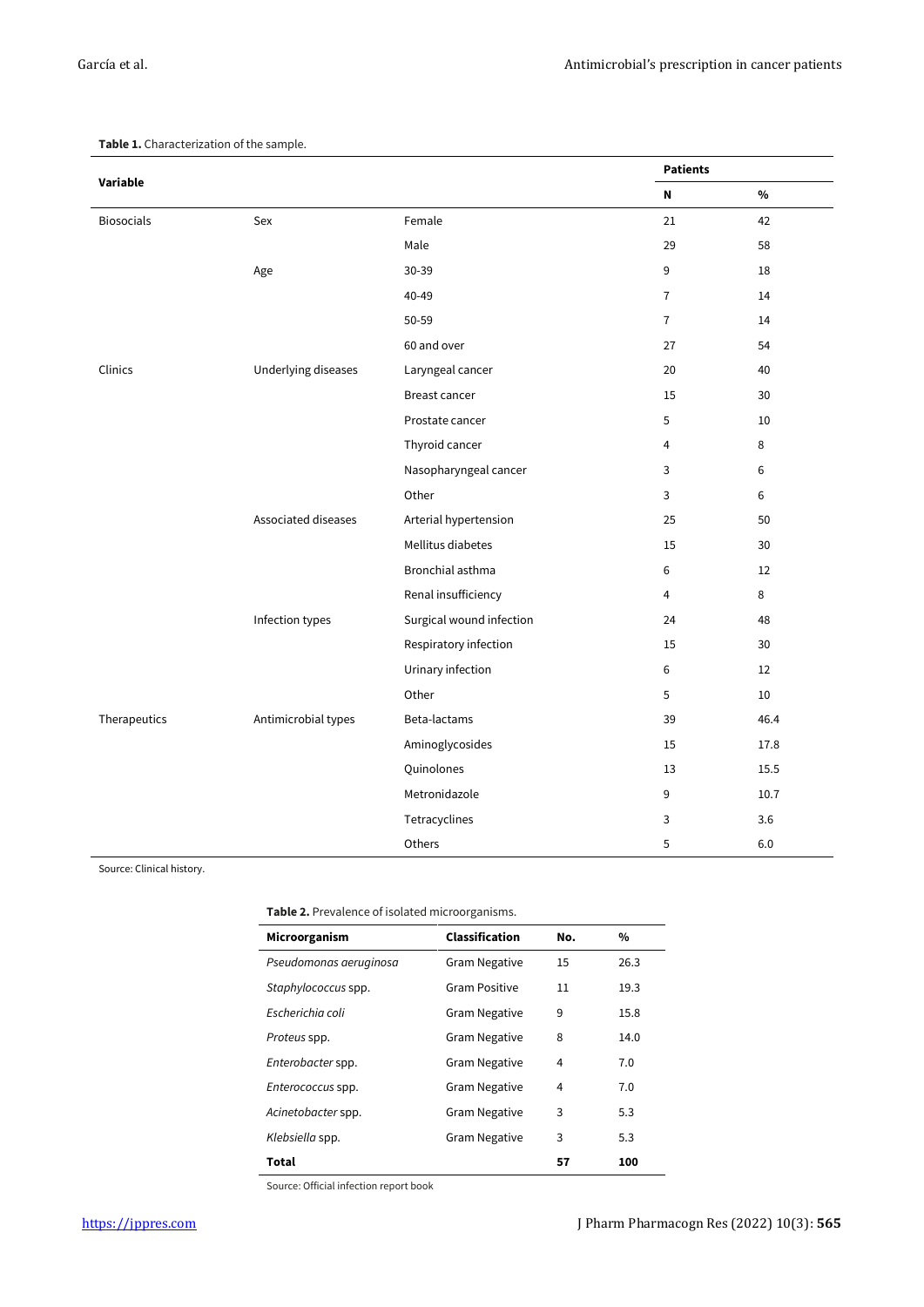|                       | Microorganism          |             |           |                     |                          |                          |                  |           |                          |
|-----------------------|------------------------|-------------|-----------|---------------------|--------------------------|--------------------------|------------------|-----------|--------------------------|
| Antimicrobial         | Pseudomonas aeruginosa |             |           | Staphylococcus spp. |                          |                          | Escherichia coli |           |                          |
|                       | S                      | $\mathbf R$ | <b>TP</b> | S                   | R                        | <b>NT</b>                | S                | R         | <b>NT</b>                |
|                       | N (%)                  | N (%)       | N (%)     | N (%)               | N (%)                    | N (%)                    | N (%)            | N (%)     | N (%)                    |
| Amikacin              | 11(73.3)               | 3(20.0)     | 1(6.7)    | 3(27.3)             | 6(54.5)                  | 2(18.2)                  | 8(88.8)          | 1(11.1)   | $\overline{\phantom{a}}$ |
| Gentamicin            | 3(20.0)                | 10(66.7)    | 2(13.3)   | 7(63.6)             | 3(27.3)                  | 1(9.1)                   | 1(11,1)          | 6(66.7)   | 2(22.2)                  |
| Piperacillin          | 5(33.3)                | 4(26.7)     | 6(40.0)   | NT                  | NT                       | <b>NT</b>                | <b>NT</b>        | ΝT        | NT                       |
| Ciprofloxacin         | 1(6.7)                 | 7(46.7)     | 7(46.7)   | 4(36.4)             | 7(63.6)                  | $\overline{\phantom{a}}$ | 1(11.1)          | 5(55.6)   | 3(33.3)                  |
| Doxycycline           | NT                     | <b>NT</b>   | <b>NT</b> | 10(91.0)            | $\overline{\phantom{a}}$ | 1(9.0)                   | NT               | <b>NT</b> | <b>NT</b>                |
| Aztreonam             | 4(26.7)                | 2(13.3)     | 9(60.0)   | <b>NT</b>           | NT                       | <b>NT</b>                | <b>NT</b>        | <b>NT</b> | <b>NT</b>                |
| Fosfomycin            | 1(6.7)                 | 3(20.0)     | 11(73.3)  | 8(72.7)             | 2(18.1)                  | 1(9.0)                   | 7(77.8)          | 1(11.1)   | 1(11.1)                  |
| Amoxicillin/sulbactam | <b>NT</b>              | <b>NT</b>   | <b>NT</b> | 8(72.7)             | $\overline{\phantom{a}}$ | 3(27.2)                  | <b>NT</b>        | <b>NT</b> | <b>NT</b>                |
| Azithromycin          | <b>NT</b>              | <b>NT</b>   | <b>NT</b> | 5(45.4)             | 1(9.0)                   | 5(45.4)                  | NT               | NT        | <b>NT</b>                |
| Cefotaxime            | <b>NT</b>              | <b>NT</b>   | <b>NT</b> | NT                  | NT                       | <b>NT</b>                | 3(33.3)          | 1(11.1)   | 5(55.6)                  |
| Ceftriaxone           | <b>NT</b>              | <b>NT</b>   | <b>NT</b> | NT                  | NT                       | <b>NT</b>                | 1(11.1)          | 2(22.2)   | 6(66.7)                  |

**Table 3.** Antimicrobial susceptibility of the most frequently isolated strains.

S: Sensitivity; R: Resistance; NT: Non-Tested. Source: Microbiology laboratory records (official infection report book).

**Table 4.** Indicators to evaluate the prescription of antimicrobials.

| <b>Indicators</b><br>Indication and therapeutic scheme<br>Individualization of treatment<br>Drug combinations | Adequate |      | Inadequate | Total |     |
|---------------------------------------------------------------------------------------------------------------|----------|------|------------|-------|-----|
|                                                                                                               | N        | $\%$ | N          | $\%$  | N   |
|                                                                                                               | 57       | 76.0 | 18         | 24.0  | 75  |
|                                                                                                               | 60       | 80.0 | 15         | 20.0  | 75  |
|                                                                                                               | 10       | 13.3 | 8          | 10.7  | 18  |
| Total                                                                                                         | 127      | 75.6 | 41         | 24.4  | 168 |

Source: Clinical history.

Antimicrobials are among the most widely used therapeutic groups and account for more than 60% of drug expenses in hospitals (García et al., 2013). In the present investigation, cephalosporins were the most used β-lactams, followed by aminoglycosides, which coincides with the findings reported by García et al. (2013). The excellent safety profile, the greater microbial coverage that can be achieved with thirdgeneration cephalosporins in empirical treatments, and the use of cefazolin, a first-generation cephalosporin, in surgical prophylaxis as the antibiotic of choice (Espinosa et al., 2008; García et al., 2013), could explain the increased use of this group of drugs.

Other authors have also reported the prevalence of gram-negative bacteria isolation in the hospital environment. In particular, the prevalence of nonfermenting bacilli such as *Pseudomonas aeruginosa* and gram-positive germs such as *Staphylococcus* spp. was also reported by Espinosa et al. (2008). However, when comparing these results with those obtained in other hospitals (Hernández et al., 2016; Martínez et al., 2013), differences were found in the prevalence of the different bacteria, possibly attributed to the type of patients and their diseases, geographic location and climate, as well as the mechanisms of control and prevention of each one of them, as reported by Martínez et al. (2013). *Pseudomonas aeruginosa* is a frequently isolated pathogen; people with burns, with immunodeficiencies, and hospitalized patients and cancer patients are population groups susceptible to infections by this microorganism (Gudiol and Carratala, 2014).

At present, although the highest mortalities remain associated with infections by Enterobacteriaceae (*E. coli, Proteus* spp*., Klebsiella* spp.) and *Pseudomonas aeruginosa*, the frequency of gram-positive infections clearly exceeds the previous ones (Gudiol and Carratala, 2014). Gram-positive bacteria include species of the genus *Staphylococcus*. Among those of greatest clinical importance is *Staphylococcus aureus*, which has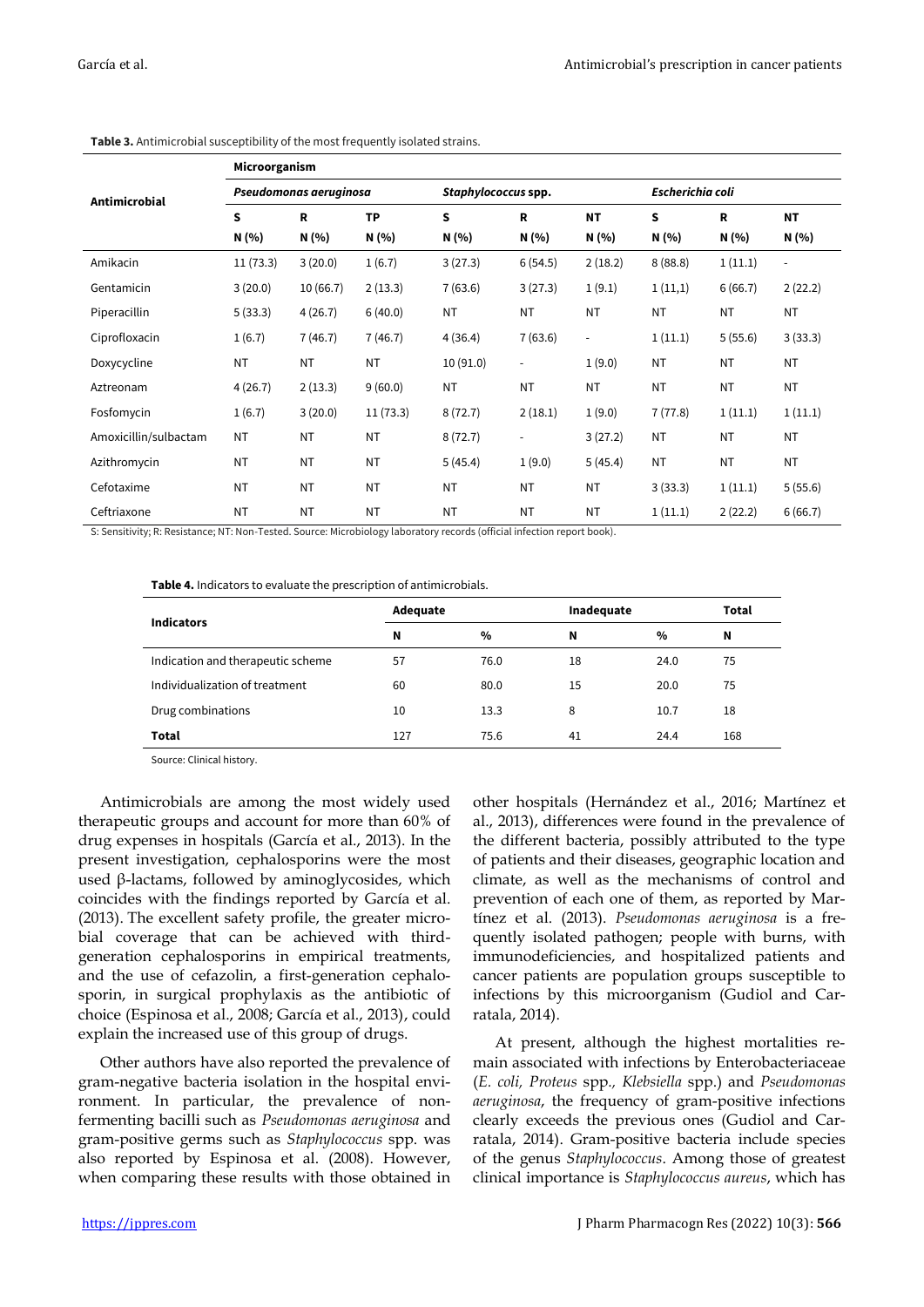become the main cause of infections in the circulatory stream, being among the most frequent complications in immunosuppressed patients with cancer and associated with high morbidity, mortality and costs. *Staphylococcus epidermidis* and *Staphylococcus saprophyticus* are commonly responsible for device-related infections and urinary tract infections, these being less infectious than *S. aureus* (Gudiol and Carratala, 2014).

One of the most important problems affecting public health in most countries is the growing resistance to antimicrobials by their misuse and other factors that have led to resistant strains. Studying the antimicrobial susceptibility profiles of microorganisms that cause infections is very important in the hospital environment as it allows obtaining updated information to identify potential therapeutic options and design antibiotic control and rationalization programs (Hernández et al., 2016).

The considerable resistance of *Pseudomonas aeruginosa* to gentamicin found in the research reveals the need to monitor its behavior, considering that it is a microorganism with a great capacity to acquire antimicrobial resistance mechanisms, easily dispersed and persistent in nosocomial environments (Horcajada et al., 2019; Wu et al., 2021). These findings differ from those reported by other authors in Cuba (Cabrera et al., 2014; Monté and Martínez, 2017), which is explained by taking into account that bacterial isolates of *Pseudomonas aeruginosa* can present diverse resistance patterns and can reach high rates of resistance to multiple antimicrobials (Kim et al., 2017).

In the case of *Staphylococcus* spp. and *Escherichia coli*, the behavior obtained is possibly related to the greater availability and use of gentamicin, amikacin, and ciprofloxacin in hospitalized patients. Hence, these drugs must be used with care and with the support of microbiological results to avoid the increase and spread of bacterial resistance. In the present study, it is important to note that the highest antimicrobial resistance values found among the isolated microorganisms with the highest prevalence were to aminoglycosides (gentamicin and amikacin) and ciprofloxacin, the most widely used drugs according to the findings of this research. In the vast majority of the strains, it was impossible to determine the resistant behavior of the isolated germs against betalactams due to the lack of discs, which did not allow us to compare their behavior with that of other investigations.

The inappropriate use of antimicrobials is a complex problem involving multiple interrelated factors: cultural and social beliefs, knowledge and attitudes, infrastructure and economic interests (Seah et al., 2017). In the research conducted, lower values of inappropriate prescription were obtained than those reflected in the study by Rodríguez et al. (2017). In their research, 82.3% of the prescriptions of antimicrobials in the hospital environment were inappropriate. These differences may correlate to the knowledge and attitudes of the hospital prescribers, the basic table of medications established in each institution, and the antimicrobial policy regulated by the hospital institution for the type of patient. It must also be taken into account the fact that the present investigation was developed in a hospital center located in the provincial capital, which is a highly complex institution with specialized and experienced professionals dedicated to hospital care, research, teaching, and the provision of services to the provinces of the eastern region of the country.

The greatest difficulties found in the evaluated prescriptions were in the indications and therapeutic regimens, which coincides with what is reported in the literature (Seah et al., 2017). They were attributed to the incorrect indication and the untimely administration of the antimicrobial in surgical prophylaxis. In this regard, the literature (Vilar-Compte et al., 2011) indicates that the prescription of antimicrobials in surgical prophylaxis is suboptimal in most hospitals and reveals an inappropriate antimicrobial agent selection untimely infusion and unnecessary continuation of the antibiotic are the most frequent problems. It also suggests that the infusion of the antimicrobial 20-60 minutes before the incision is the most important factor for surgical prophylaxis to reduce the frequency of infection in the surgical wound. This could explain the prevalence of surgical wound infection in the patients in the sample.

The study identified the use of ceftazidime in surgical prophylaxis, which is not recommended since it is not more effective than first-generation cephalosporins against *Staphylococcus* and usually has coverage against bacteria that are unlikely in the operative field (*Pseudomonas*). In addition, they generate selective pressure on germs such as *Enterococcus* and can increase the appearance of resistant strains such as extended-spectrum beta-lactamase (Vilar-Compte et al., 2011).

The study also detected the use of broad-spectrum antimicrobials such as meropenem without justification, instead of using narrow-spectrum antimicrobials as suggested by the literature (Monté and Martínez, 2017), a problem probably related to the prescription habits of doctors. This problem was also reported by Sheah et al. (2017), who attributed it to false beliefs related to the fact that broad-spectrum antimicrobials such as carbapenems, at high doses, are perceived as more effective.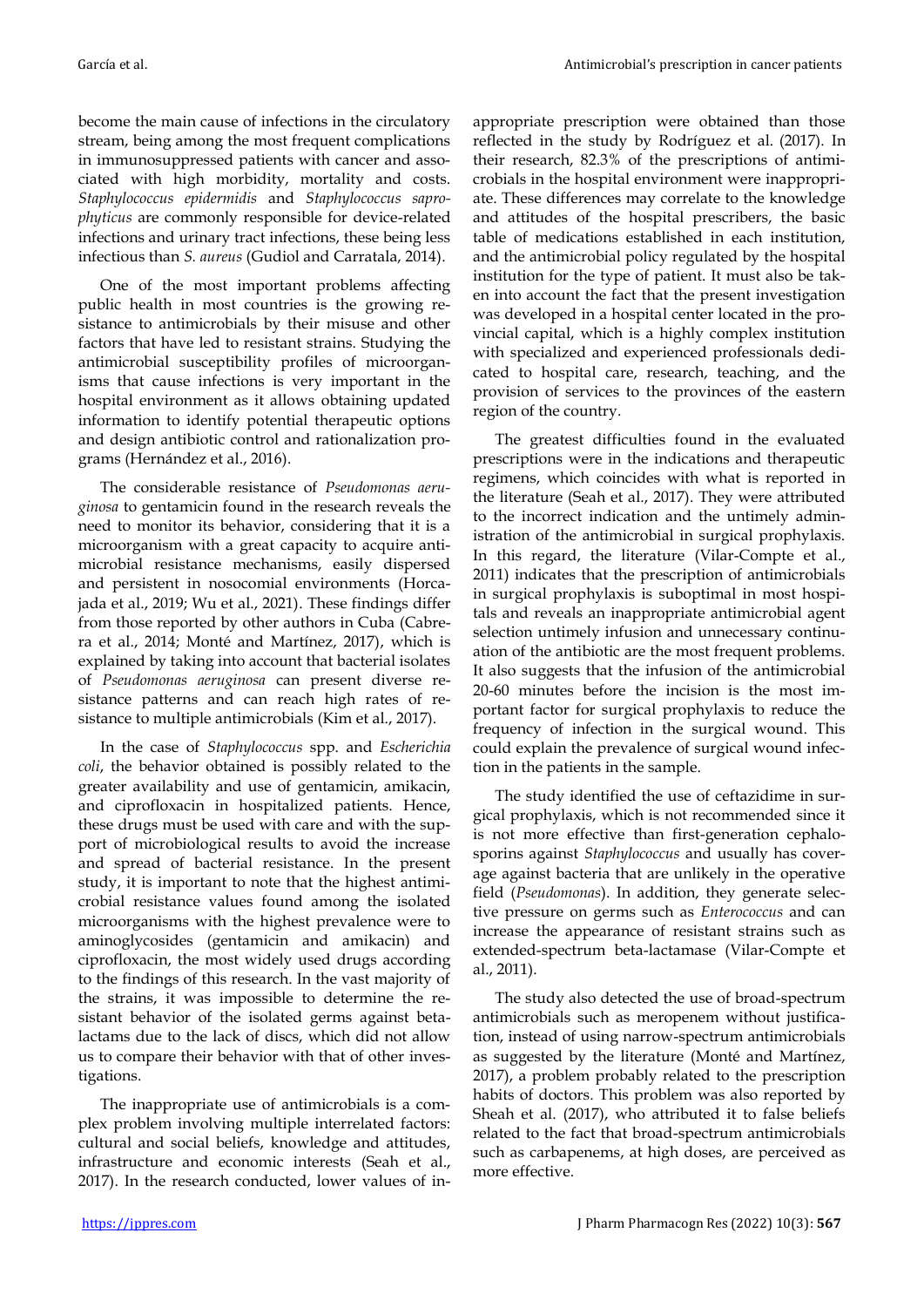In addition, an inadequate indication of the antimicrobial was identified in correspondence with the antibiogram results, probably associated with the lack of availability of drugs. Finally, concerning the problems identified in the therapeutic regimens, it was caused by the incorrect use of the doses and frequencies of administration. The drugs involved were ceftriaxone, where only 1 g was used in the surgical prophylaxis of head and neck surgeries, when 2 g should have been used, considering that these are surgeries with extended performance time (Vilar-Compte et al., 2011). Amikacin was used every 8 hours when it should be used every 12 hours and, in some cases, a single dose is used per day. The use of cotrimoxazole was also detected every 8 hours instead of every 12 hours (MINSAP, 2014).

Considering the individualization of treatment, no dose adjustment was made when using aminoglycosides in elderly patients, nor was it done when using cotrimoxazole in some patients with renal failure. In this regard, the literature refers to the continuous alteration that cancer patients experience in terms of their renal function, especially if they have a nephrotoxic history and if they are receiving drugs that increase the toxicity caused by aminoglycosides. Therefore, it is essential to measure serum creatinine immediately before, during and after treatment with aminoglycosides (Rubio Hernández et al., 2001).

Cancer patients constitute a group predisposed to acquiring intrahospital infections, mainly due to high immunological depression. The use of aminoglycosides should be more cautious, so as not to incur in iatrogenic due to medications that lead to a worsening of the life quality of these patients (Rubio Hernández et al., 2001). On the other hand, the association between the decrease in the glomerular filtration rate in geriatric patients and the risk of toxicity of drugs eliminated via the kidney is well documented. If we also consider the chronicity of the pathologies, the high number of prescribed medications, and the numerous possibilities of pharmacological interactions, the need for an appropriate dosage adjustment to the patient's characteristics becomes evident (Gilbert et al., 2013).

The few drug combinations detected could be attributed to instabilities in the drug supply. Pérez-Martínez et al. (2014) also reported the lack of different antimicrobials availability in their study. Although there is an antimicrobial policy, a drugtherapeutic committee and an antibiotics committee in the hospital institution, there are still shortcomings in the use of antimicrobials such as those described in this study. Therefore, it is necessary to design programs for monitoring the use of antimicrobials at the institutional level, as well as updating institutional

# **CONCLUSION**

It can be summarized that the inappropriate use of antimicrobials constitutes a problem in cancer patients and highlights the need to implement actions that contribute to raising the quality of prescriptions and the prevention of microbial resistance.

## **CONFLICT OF INTEREST**

The authors declare no conflicts of interest.

# **ACKNOWLEDGMENTS**

Authors thank the microbiology laboratory of the "Conrado Benítez" Oncology Hospital. Santiago de Cuba, Cuba, for their support in accessing the necessary data for the study. This research did not receive any specific grant from funding agencies in the public, commercial, or not-for-profit sectors.

# **REFERENCES**

- Aitken SL, Nagel JL, Abbo L, Alegria W, Barreto JN, Dadwal S, Freifeld AG, Jain R, Pergam SA, Tverdek FP, Seo SK, and on behalf of the Antimicrobial Stewardship in Cancer Consortium ASCC (2019) Antimicrobial stewardship in patients with cancer: The time is now. J Natl Compr Cancer Netw 17(7): 772–775.
- Cabrera RLE, Díaz RL, Gama LY, Iglesias CM (2014) Susceptibilidad antimicrobiana de cepas de *Pseudomonas aeruginosa* y *Acinetobacter* spp aislados en muestras clínicas de origen comunitario y hospitalario. Rev Cienc Med La Habana 20(2): 189–197.
- Cantón R, Horcajada JP, Oliver A, Ruiz Garbajosa P, Vila J (2013) Inappropriate use of antibiotics in hospitals: The complex relationship between antibiotic use and antimicrobial resistance. Enferm Infecc Microbiol Clin 31(Supl 4): 3–11.
- Carvalho RLR, Campos CC, Franco LMC, Rocha AM, Ercole FF (2017) Incidencia y factores de riesgo para infección de sitio quirúrgico en cirugías generales. Rev Latino-Am Enfermagem 25: e2848.
- Cernuda Mesa R, Bernardino D, Luciani K (2017) Características de la prescripción de antibióticos en salas de hospitalización del Hospital de Especialidades Pediátricas Omar Torrijos Herrera, octubre a diciembre de 2016. Pediátr Panamá 46(3): 12–20.
- Céspedes Quevedo MC, Lavado Fernández JA, Almenares Elías B, Edward Seringe S, Padilla Arencibia M (2010) Infección intrahospitalaria en pacientes con cáncer. MEDISAN 14(7): 2026.
- Espinosa RF, Hart CM, Halle, Posada MC, Martínez BML, Pardo NA (2008) Resistencia bacteriana de cepas aisladas en el Hospital "Hermanos Ameijeiras". Rev Cuba Med 47(4): 1–8.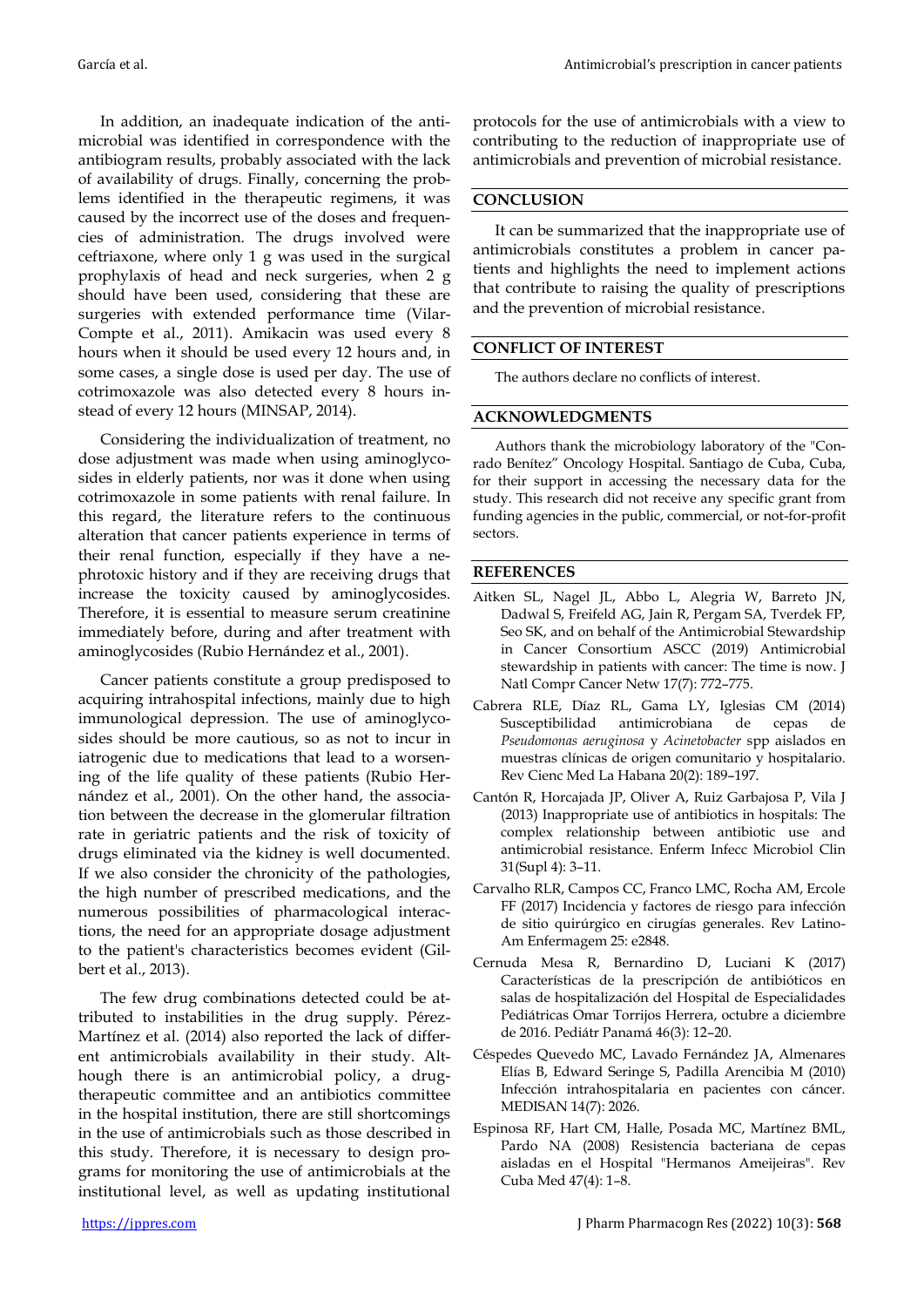- Fuentes G, Venegas C, Ortega M, Briceño C, Dreyse J, Rabagliati R, Saldías PF (2014) Caracterización de las infecciones respiratorias en pacientes adultos oncológicos. Rev Chil Enf Respir 30: 75–80.
- García OM, Ruiz SAK, Alfonso OI, Izquierdo DH, Pérez HB (2013) Uso, consumo y costo de medicamentos antimicrobianos controlados en dos servicios del hospital universitario "General Calixto García". Rev Habanera Cienc Med 12(1): 152–161.
- Gilbert DN, Moellering RC, Eliopoulos GM, Chambers HF, Saag MS (2013) Guía Sanford para el Tratamiento Antimicrobiano. 43 ed. Estados Unidos: Editorial Antimicrobial Therapy, Inc.
- Gudiol C, Carratala J (2014) Antibiotic resistance in cancer patients. Expert Rev Anti Infect Ther 12(8): 1003-1016.
- Hernández MEM, Marín CY, Carrazana GD, Vales AM, Ramos VY (2016) Consumo y resistencia a los antibacterianos en un hospital de segundo nivel. Medicent Electrón 20(4): 268–277.
- Horcajada J P, Montero M, Oliver A, Sorlí L, Luque S, Gómez-Zorrilla S, Benito N, Grau S (2019) Epidemiology and treatment of multidrug-resistant and extensively drug-resistant *Pseudomonas aeruginosa* infections. Clin Microbiol Rev 32(4): e00031-19.
- Kim HS, Park BK, Kim SK, Han SB, Lee JW, Lee DG, Chung NG, Cho B, Jeong DC, Kang JH (2017) Clinical characteristics and outcomes of *Pseudomonas aeruginosa* bacteremia in febrile neutropenic children and adolescents with the impact of antibiotic resistance: a retrospective study. BMC Infect Dis 17: 500.
- Martínez RR, Márquez AD, Bárcenas OA (2013) Prevalencia y resistencia antimicrobiana de microorganismos aislados en el Centro Oncológico Estatal del ISSEMYM. Rev Latinoam Patol Clin Med Lab 60 (4): 244–251.
- MINSAP (2014) Formulario Nacional de Medicamentos. Cuba. ECIMED.
- MINSAP (2020) Anuario Estadístico de Salud 2019. La Habana, Cuba.
- Mir Narbona I, Guanche Garcell H, Chappi Estévez Y, Díaz Piñera A, Rodríguez Uribe S, Fiterre Lancis I, Enseñat Sánchez R, Sosias JP, Pardo Gómez G (2009) Calidad de prescripción de antimicrobianos en servicios seleccionados en hospitales clínico quirúrgicos. Arch Venez Farmacol Ter 28(2): 63–65.
- Monté CL, Martínez CR (2017) Sensibilidad antimicrobiana de aislamientos en pacientes ingresados en el hospital "Salvador Allende" entre agosto y diciembre de 2015. Rev Cuba Hig Epidemiol 55(2): 31–45.

\_\_\_\_\_\_\_\_\_\_\_\_\_\_\_\_\_\_\_\_\_\_\_\_\_\_\_\_\_\_\_\_\_\_\_\_\_\_\_\_\_\_\_\_\_\_\_\_\_\_\_\_\_\_\_\_\_\_\_\_\_\_\_\_\_\_\_\_\_\_\_\_\_\_\_\_\_\_\_\_\_\_\_\_\_\_\_\_\_\_\_\_\_\_\_\_\_\_\_\_\_\_\_\_\_

- Pereira Relis E, Aboy Capote L, Pulido Armas JC (2016) Uso de antimicrobianos en el servicio de medicina. Hospital General Docente "Dr. Enrique Cabrera" 2016. Rev Habanera Cienc Med 15(3): 363–376.
- Pérez Delgado N, Urgellés Rodríguez E, Lebrún de la Cuesta JS, Valiente Matos LM (2014) Epidemiología de cáncer de cabeza y cuello. Estudio de ocho años en provincia Guantánamo. Rev Inf Cient 88(6): 1004‐1014
- Pérez-Martínez L, García-Milián AJ, Alonso-Carbonell L, Rodríguez-Rojas S (2014) Consumo de antimicrobianos de uso exclusivo hospitalario. Holguín 2008-2012. Rev Sal Quintana Roo 7(29): 21–25.
- Resurrección-Delgado C, Chiappe-Gonzalez A, Bolarte-Espinoza J, Martínez-Dionisio L, Muñante-Meneses R, Vicente-Lozano Y, Rondan-Guerrero P, Chávarry-Velásquez W, Álvarezcano-Berroa J, Montenegro-Idrogo J (2020) Uso de antibióticos en pacientes internados en un hospital nacional de Lima, Perú. Rev Perú Med Exp Salud Publica 37(4): 620–626.
- Rodríguez RY, Pantoja PC, Beatón MO, Zúñiga MA, Rodríguez SVZ (2017) Prescripción de antimicrobianos y su relación con la resistencia bacteriana en un hospital general municipal. MEDISAN 21(5): 554–559.
- Rubio Hernández LA, Sedeño Argilagos C, Fernández Monaga SA, Arbesú Michelena MA, Puig Vázquez L (2001) Hábitos de prescripción de antimicrobianos aminoglucósidos en pacientes oncológicos. Rev Cuba Farm 35(3): 192–198.
- Seah VXF, Ong RYL, Lim ASY, Chong CY, Tan NWH, Thoon KC (2017) Impact of a carbapenem antimicrobial stewardship program on patient outcomes. Antimicrob Agents Chemother 61: e00736-17.
- Siegel RL, Miller KD, Jemal A (2016) Cancer statistics, 2016. CA Cancer J Clin 66: 7–30.
- Suarez García R, Pérez Martínez CY, Fernández Rojas L, Pérez Pupo A (2013) Caracterización de adultos mayores con cáncer de cabeza y cuello. CCM 17(2): 119–129.
- Vilar-Compte D, García-Pasquel MJ (2011) Profilaxis antimicrobiana perioperatoria en cirugía oncológica. Rev Invest Clin 63(6): 630–640.
- Wu Q, Sabokroo N, Wang Y, Hashemian M, Karamollahi S, Kouhsari E (2021) Systematic review and meta-analysis of the epidemiology of vancomycin-resistance *Staphylococcus aureus* isolates. Antimicrob Resist Infect Control 10: 101.
- Zembower TR (2014) Epidemiology of infections in cancer patients*.* Cancer Treat Res 161: 43–89.